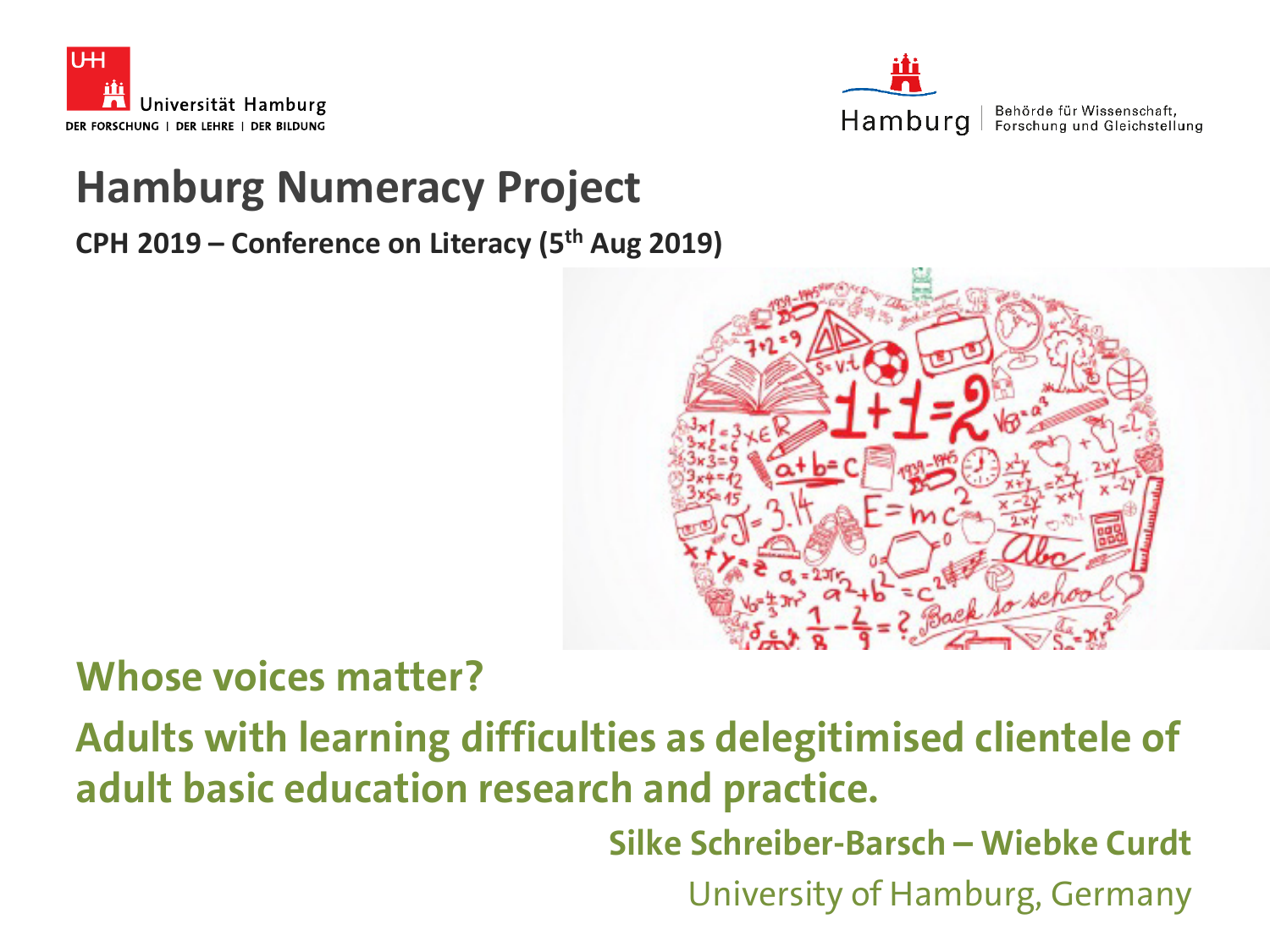



## Point of departure

### **Numeracy**

- 'the knowledge and capabilities required to accommodate the **mathematical demands** of private and public life, and to participate in society as informed, reflective, and contributing citizens' (Geiger et al. 2015, p. 531).
- **Both: mastery of school mathematics** and 'to **bring to** resolution real world problems' (p. 531).

…everyday contexts of out-of-school numeracy practices of adults: reading bills, reading the clock, using a calculator, do shopping, calculating / comparing prices, understanding a bus time-table…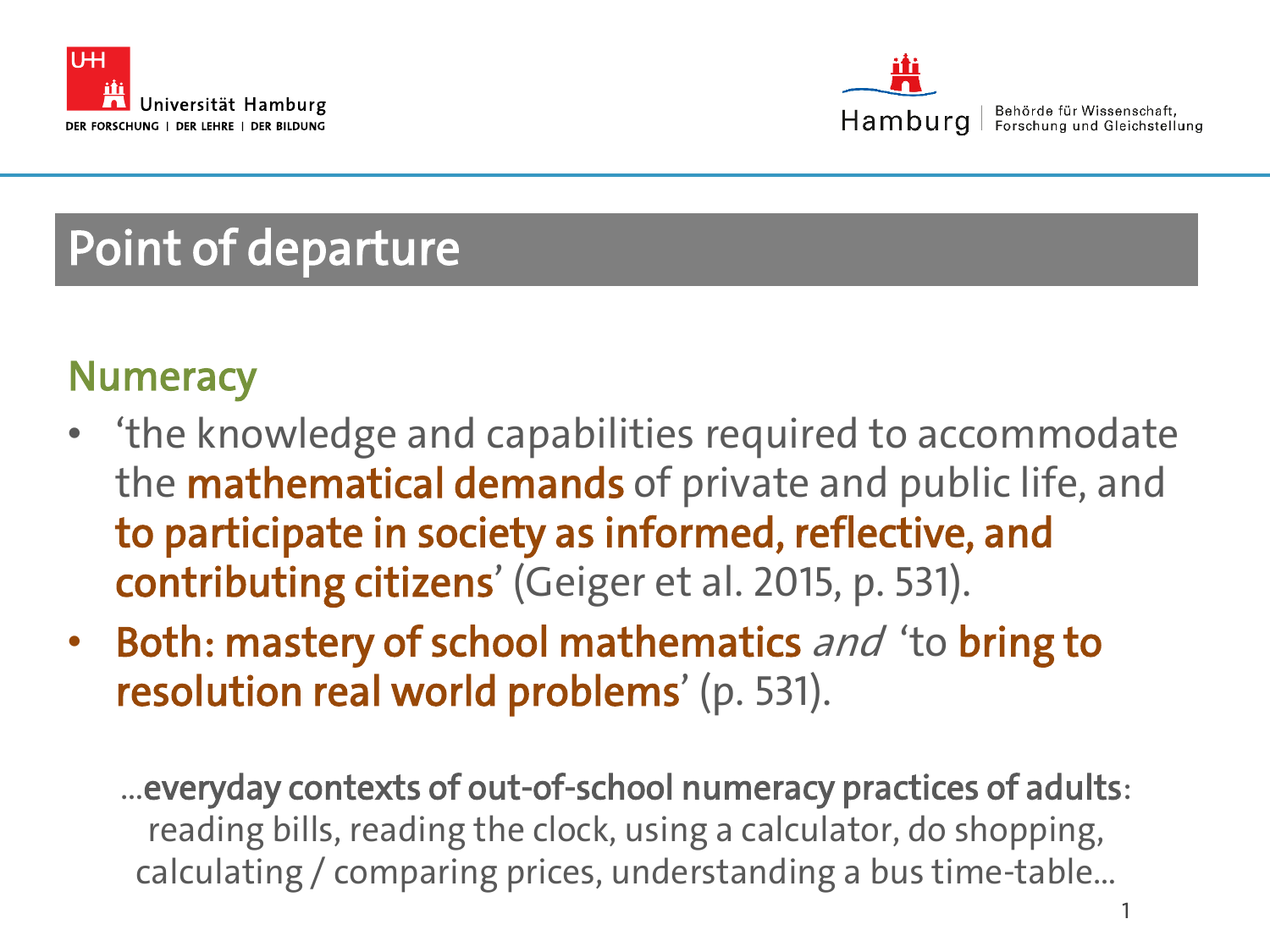



Behörde für Wissenschaft. Forschung und Gleichstellung

## Point of departure - PIAAC Framework

#### Programme for the International Assessment of Adult Competencies (PIAAC) – Framework

- worldwide study by (OECD) in 24 countries
- to assess the skills of literacy, numeracy and problem solving in technology-rich environments
- working-age population (between the ages of 16 and 65)
- Sample of PIAAC Data Germany 2012 (n=5,379)
- left out persons living in institutional settings
- only 0.4% opted for 'another school leaving certificate'

#### $v = v - v - v - v - v - 4$ "only what is measured gets counted" (Lockhart 2018) …whose voices count? also beyond test situations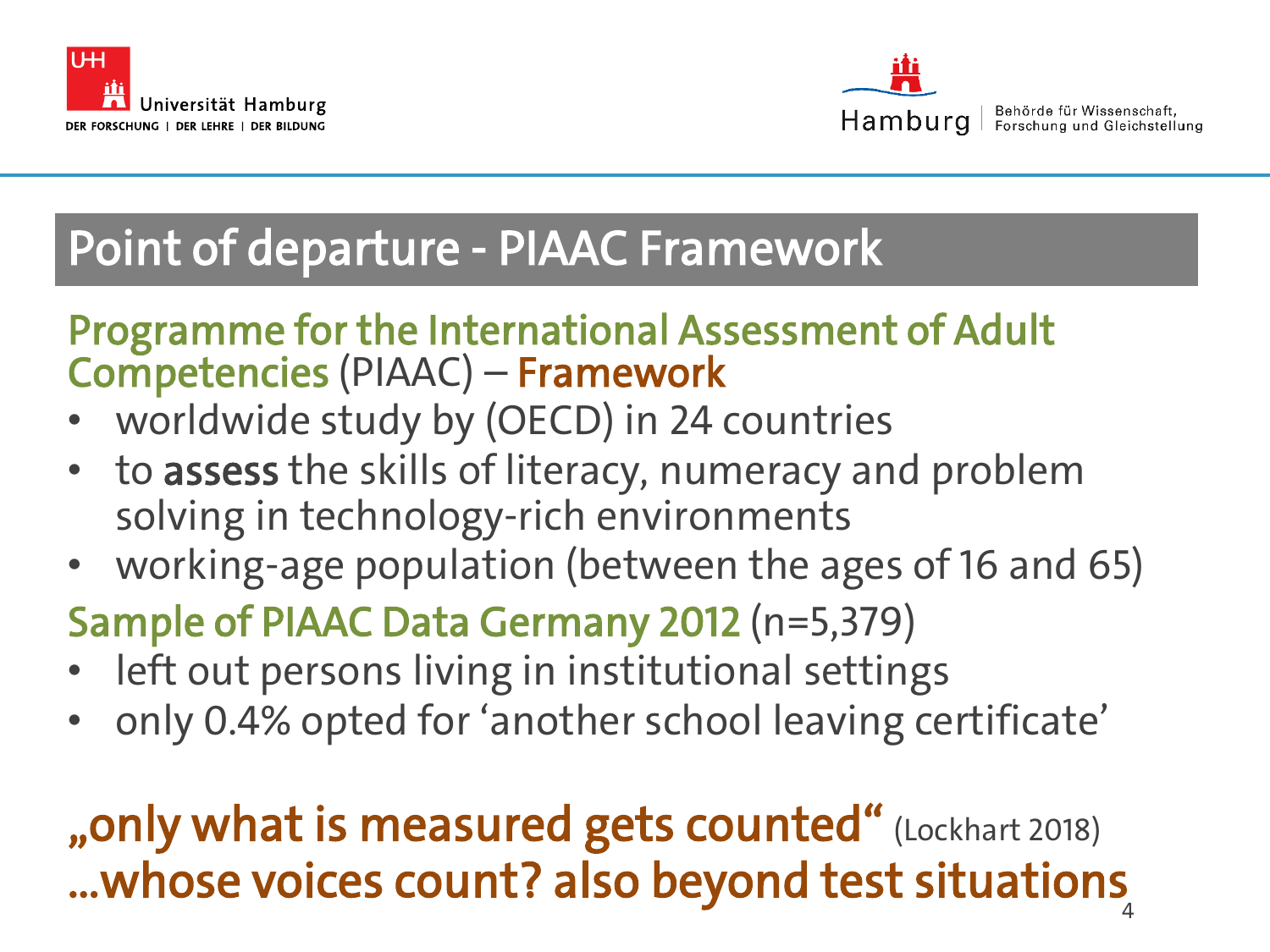



Behörde für Wissenschaft. Forschung und Gleichstellung

# Research project – Guiding Principles

#### Numeracy practices of adults with learning difficulties

(= intellectual disabilities): a social group which is commonly deemed to be vulnerable due to being attributed a very low numeracy proficiency and, in consequence, to be seen as owning fewer opportunities to participate in society (Prendergast et al. 2017; Spassiani and Friedman 2014; …)

 **Numeracy as social practice (Street, Baker & Tomlin** (2008); **Yasukawa et al.**  (2018)): **numeracy practices**: the ways numeracy is dealt with in real world contexts and in relations of power & **numeracy events** (Evans et al. 2017): the ways in which numeracy has **meaning** for individuals Not: What are they able to do? But: **What are they doing?**

 $\overline{e}$ s for  $\overline{e}$  7 In which ways engage adults with learning difficulties in numeracy practices in everyday contexts, to what extent are numeracy-related abilities mirrored in these practices, and in particular, what are the meaning they ascribe to their practices?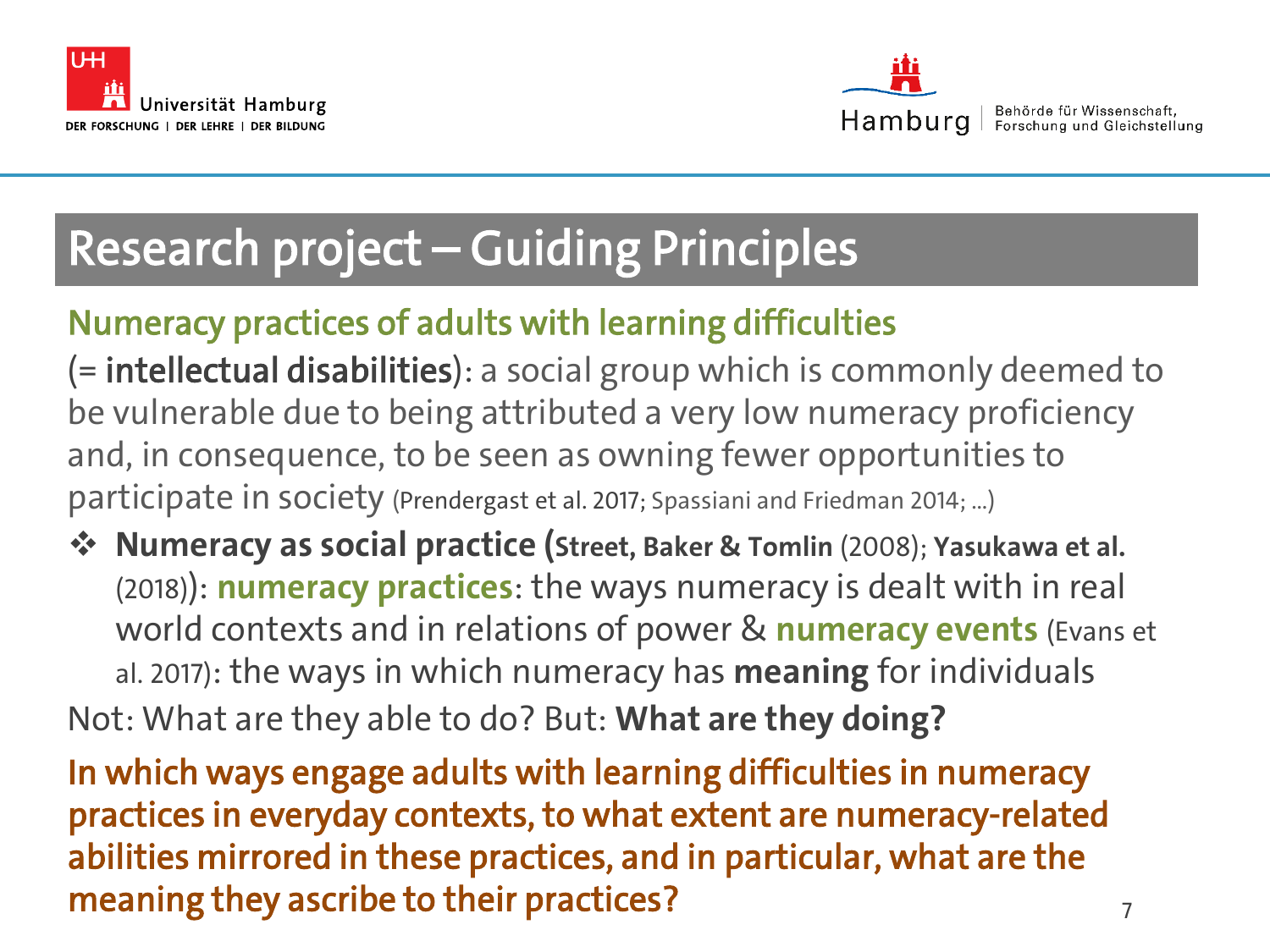



Behörde für Wissenschaft, Forschung und Gleichstellung

## Participatory Research Design

|                    | <b>Qualitative Design</b>                                          | <b>Participatory Research Group</b><br>(9 adults with learning difficulties)                                     |  |  |
|--------------------|--------------------------------------------------------------------|------------------------------------------------------------------------------------------------------------------|--|--|
| $02 - 06/$<br>2018 | <b>Shadowing</b><br>(adults with learning difficulties)<br>$n=11$  | <b>University of Hamburg:</b><br>$\cdot$ 09.02.18<br>$\cdot$ 02.03.18<br>$\cdot$ 23.03.18                        |  |  |
| $05 - 06/$<br>2018 | <b>Interviews</b><br>(adults with learning difficulties)<br>$n=13$ | $\cdot$ 13.04.18<br>Participatory<br>$\cdot$ 27.04.18<br><b>Research Workshop</b><br>students ( $n=8$ ) & adults |  |  |
| 08/2019            | <b>Focus groups</b><br>(Professionals)                             | with learning difficulties<br>$(n=8)$<br><b>Summer term 2018 &amp; 2019</b>                                      |  |  |

**Participatory Research & Grounded Theory** (Strauss & Corbin 1990; Strübing 2014)

Qualitative design – bottom-up-approach (Evans et al. 2017) – Participatory Research (von Unger 2012; Buchner, Koenig & Schuppener 2011; Stalker 2012)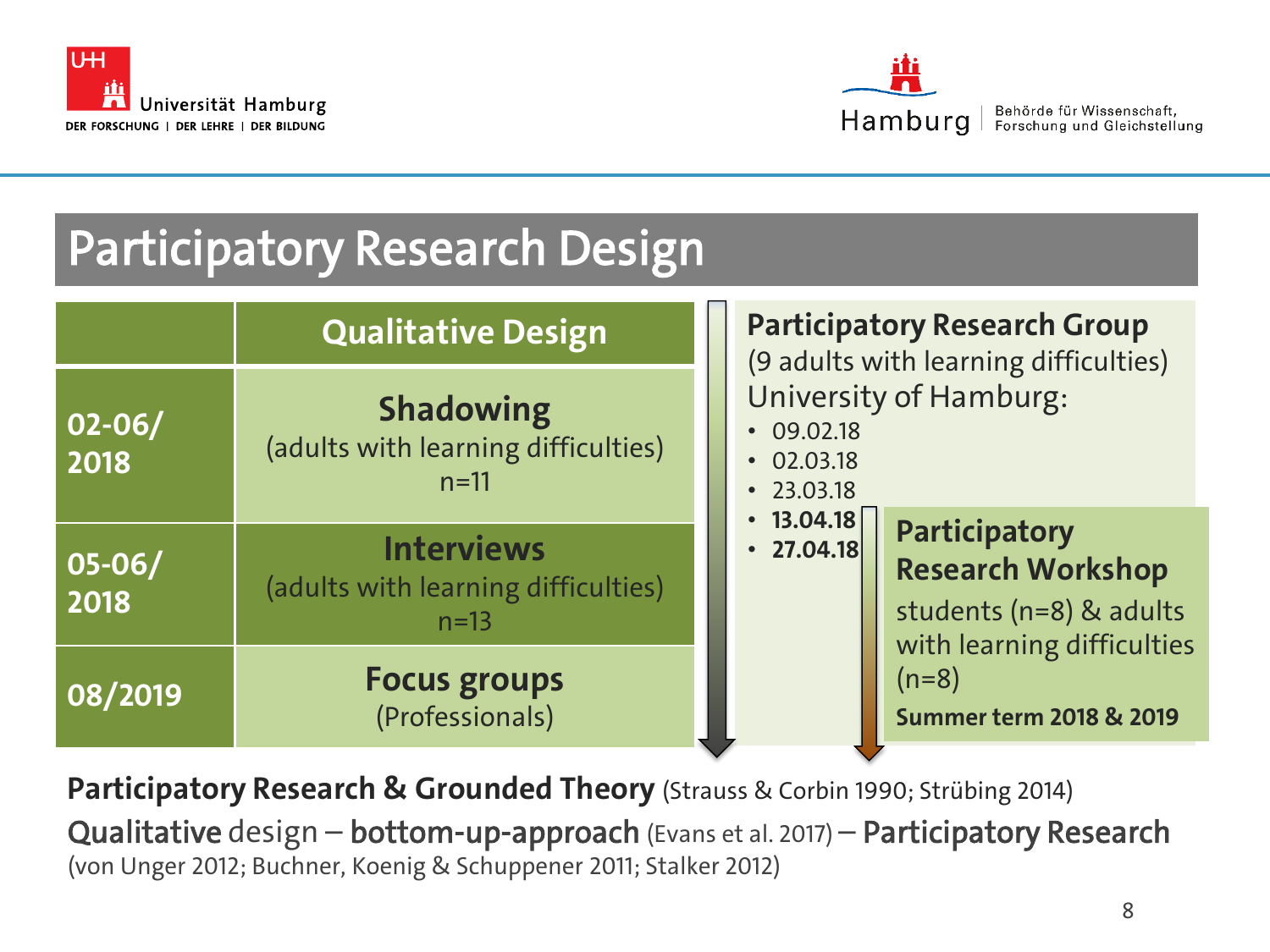



# First findings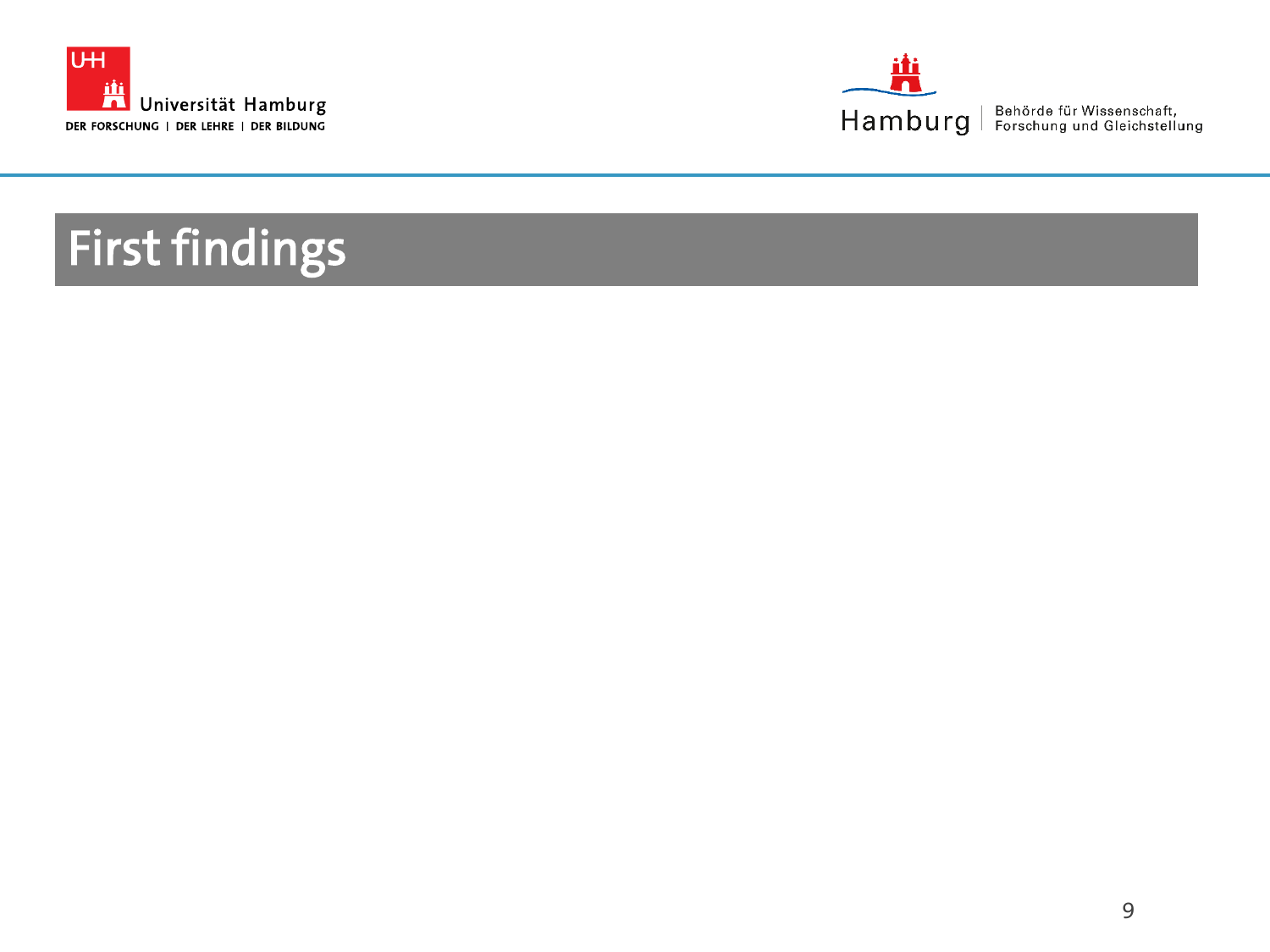| SYNTHESIS OF NUMERACY FACETS & ADDITIONAL CATEGORIES |                                                                                                                                           |                                                                                                    |                                                |  |
|------------------------------------------------------|-------------------------------------------------------------------------------------------------------------------------------------------|----------------------------------------------------------------------------------------------------|------------------------------------------------|--|
| Facet                                                | Subcomponent(s) of facet                                                                                                                  |                                                                                                    | <b>Source</b>                                  |  |
| Space & shape                                        | Spatial orientation / experience /<br>concept                                                                                             | (geographic) positioning /<br>localization                                                         |                                                |  |
| Numbers &<br>calculating                             | Calculating / quantifying the<br>world with numbers                                                                                       | Understanding / sense of<br>numbers                                                                | <b>Deductive</b>                               |  |
| Size &<br>measurements                               | Handling with units of measure<br>and measuring instruments                                                                               | Adjusting choice of measuring<br>instrument and the object to be<br>measured in an appropriate way | <b>Synthesis</b>                               |  |
| Patterns &<br>structures                             | Patterns and relations                                                                                                                    | Regularities and routines                                                                          | (Rammstedt<br>2013; DVV 2017;<br>FHH 2011; KMK |  |
| Probabilities,<br>frequencies &<br>chances           | Identifying probabilities and<br>insecurities                                                                                             |                                                                                                    | 2004; ISB 2003)                                |  |
| <b>Artefacts</b>                                     | Visual aids                                                                                                                               | Useful devices / technologies /<br>objects                                                         |                                                |  |
| Social<br>embeddedness                               | Social context                                                                                                                            | Institutionalised / organisational<br>context                                                      |                                                |  |
| Subjective<br>relevance                              | Ascribing personal meaning to<br>numeracy practices as a reason<br>for engaging in them and in<br>numeracy learning                       |                                                                                                    | Inductive<br><b>Results</b>                    |  |
| <b>Direct</b><br>interaction                         | Direct (verbal and nonverbal)<br>social interaction and<br>communication with specific<br>persons within acting out<br>numeracy practices |                                                                                                    |                                                |  |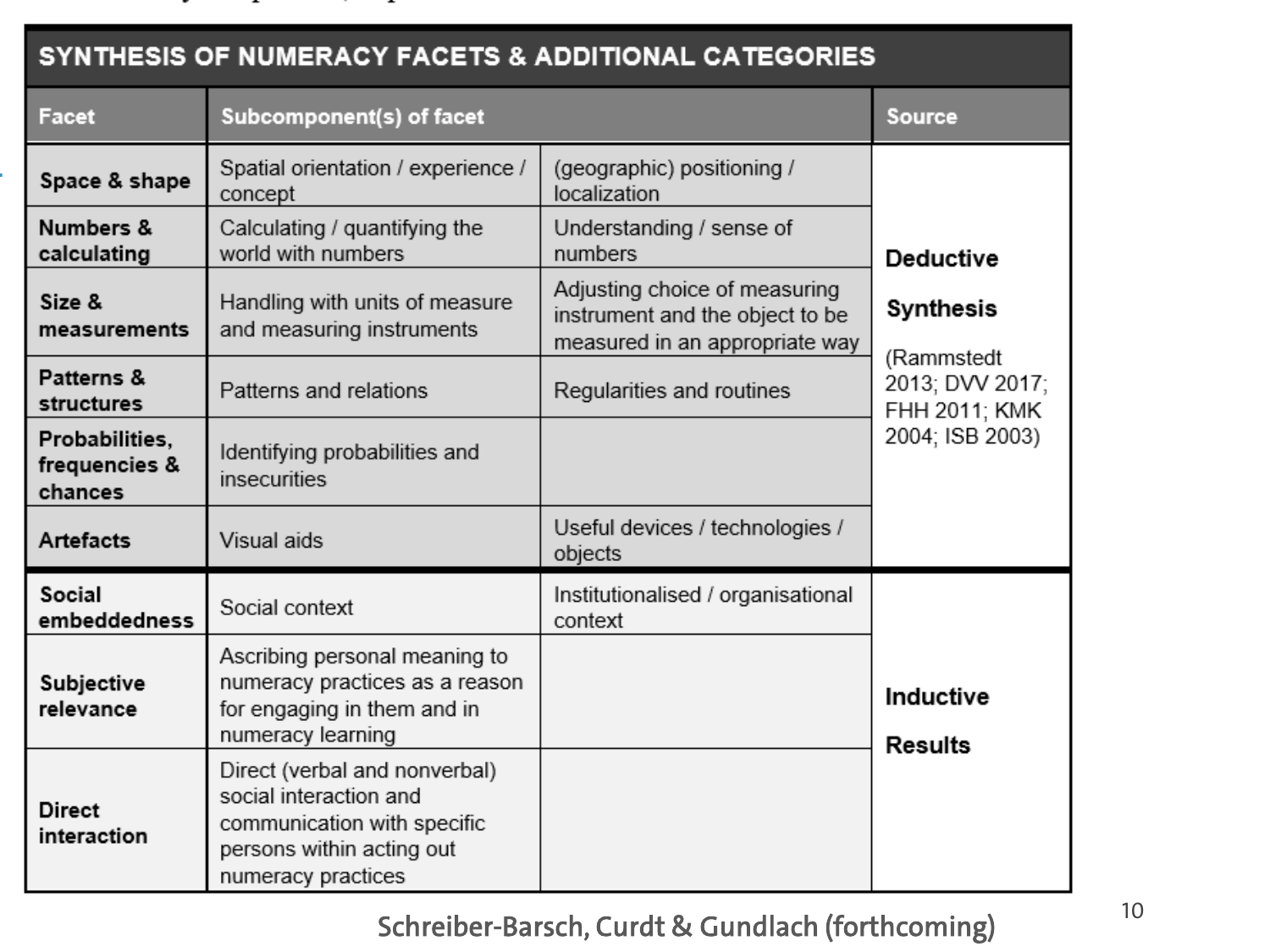| SYNTHESIS OF NUMERACY FACETS & ADDITIONAL CATEGORIES |                                                                                                                                           |                                                                                                    |                                                                                                                                                             |  |
|------------------------------------------------------|-------------------------------------------------------------------------------------------------------------------------------------------|----------------------------------------------------------------------------------------------------|-------------------------------------------------------------------------------------------------------------------------------------------------------------|--|
| Facet                                                | Subcomponent(s) of facet                                                                                                                  |                                                                                                    | <b>Source</b>                                                                                                                                               |  |
| Space & shape                                        | Spatial orientation / experience /<br>concept                                                                                             | (geographic) positioning /<br>localization                                                         | <b>Greta:</b> Soon there is our<br>competition in [town]. I am<br>going to swim 100 meters<br>breaststroke, which is 4 lengths'<br>(SH 2, para 7, no. 9-10) |  |
| Numbers &<br>calculating                             | Calculating / quantifying the<br>world with numbers                                                                                       | Understanding / sense of<br>numbers                                                                |                                                                                                                                                             |  |
| Size &<br>measurements                               | Handling with units of measure<br>and measuring instruments                                                                               | Adjusting choice of measuring<br>instrument and the object to be<br>measured in an appropriate way |                                                                                                                                                             |  |
| Patterns &<br>structures                             | Patterns and relations                                                                                                                    | Regularities and routines                                                                          | (Rammstedt<br>2013; DVV 2017;<br>FHH 2011; KMK<br>2004; ISB 2003)                                                                                           |  |
| Probabilities,<br>frequencies &<br>chances           | Identifying probabilities and<br>insecurities                                                                                             |                                                                                                    |                                                                                                                                                             |  |
| <b>Artefacts</b>                                     | Visual aids                                                                                                                               | Useful devices / technologies /<br>objects                                                         |                                                                                                                                                             |  |
| Social<br>embeddedness                               | Social context                                                                                                                            | Institutionalised / organisational<br>context                                                      |                                                                                                                                                             |  |
| Subjective<br>relevance                              | Ascribing personal meaning to<br>numeracy practices as a reason<br>for engaging in them and in<br>numeracy learning                       |                                                                                                    | Inductive<br><b>Results</b>                                                                                                                                 |  |
| <b>Direct</b><br>interaction                         | Direct (verbal and nonverbal)<br>social interaction and<br>communication with specific<br>persons within acting out<br>numeracy practices |                                                                                                    |                                                                                                                                                             |  |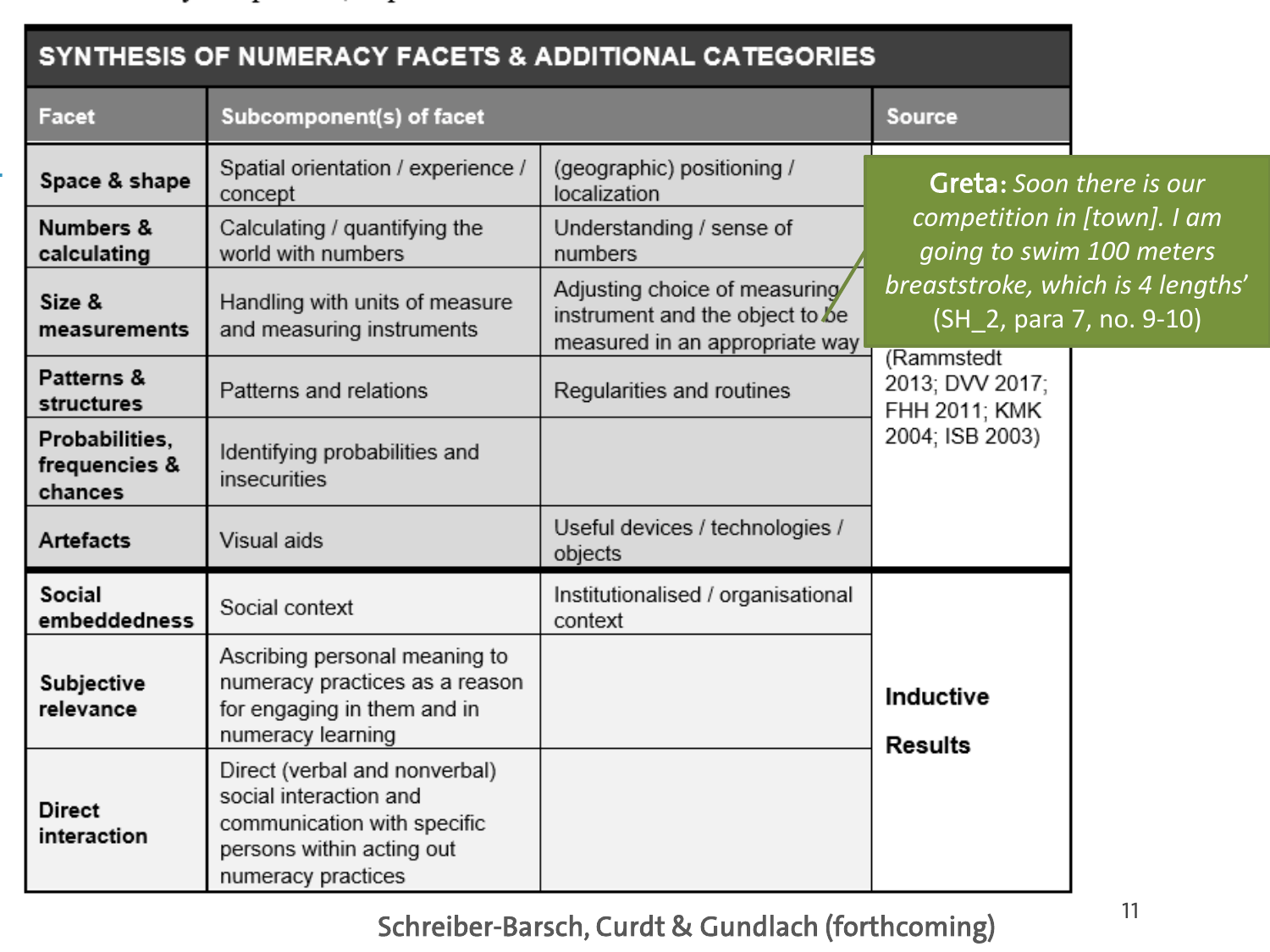| SYNTHESIS OF NUMERACY FACETS & ADDITIONAL CATEGORIES |                                                                                                                                           |                                                                                                    |                                                                   |  |
|------------------------------------------------------|-------------------------------------------------------------------------------------------------------------------------------------------|----------------------------------------------------------------------------------------------------|-------------------------------------------------------------------|--|
| Facet                                                | Subcomponent(s) of facet                                                                                                                  |                                                                                                    | <b>Source</b>                                                     |  |
| Space & shape                                        | Spatial orientation / experience /<br>concept                                                                                             | (geographic) positioning /<br>localization                                                         |                                                                   |  |
| Numbers &<br>calculating                             | Calculating / quantifying the<br>world with numbers                                                                                       | Understanding / sense of<br>numbers                                                                | <b>Deductive</b>                                                  |  |
| Size &<br>measurements                               | Handling with units of measure<br>and measuring instruments                                                                               | Adjusting choice of measuring<br>instrument and the object to be<br>measured in an appropriate way | Synthesis                                                         |  |
| Patterns &<br>structures                             | Patterns and relations                                                                                                                    | Regularities and routines                                                                          | (Rammstedt<br>2013; DVV 2017;<br>FHH 2011; KMK<br>2004; ISB 2003) |  |
| Probabilities,<br>frequencies &<br>chances           | Identifying probabilities and<br>insecurities                                                                                             |                                                                                                    |                                                                   |  |
| <b>Artefacts</b>                                     | Visual aids                                                                                                                               | Useful devices / technologies /<br>objects                                                         |                                                                   |  |
| Social<br>embeddedness                               | Social context                                                                                                                            | Institutionalised / organisational<br>context                                                      |                                                                   |  |
| Subjective<br>relevance                              | Ascribing personal meaning to<br>numeracy practices as a reason<br>for engaging in them and in<br>numeracy learning                       |                                                                                                    | Inductive<br><b>Results</b>                                       |  |
| <b>Direct</b><br>interaction                         | Direct (verbal and nonverbal)<br>social interaction and<br>communication with specific<br>persons within acting out<br>numeracy practices |                                                                                                    |                                                                   |  |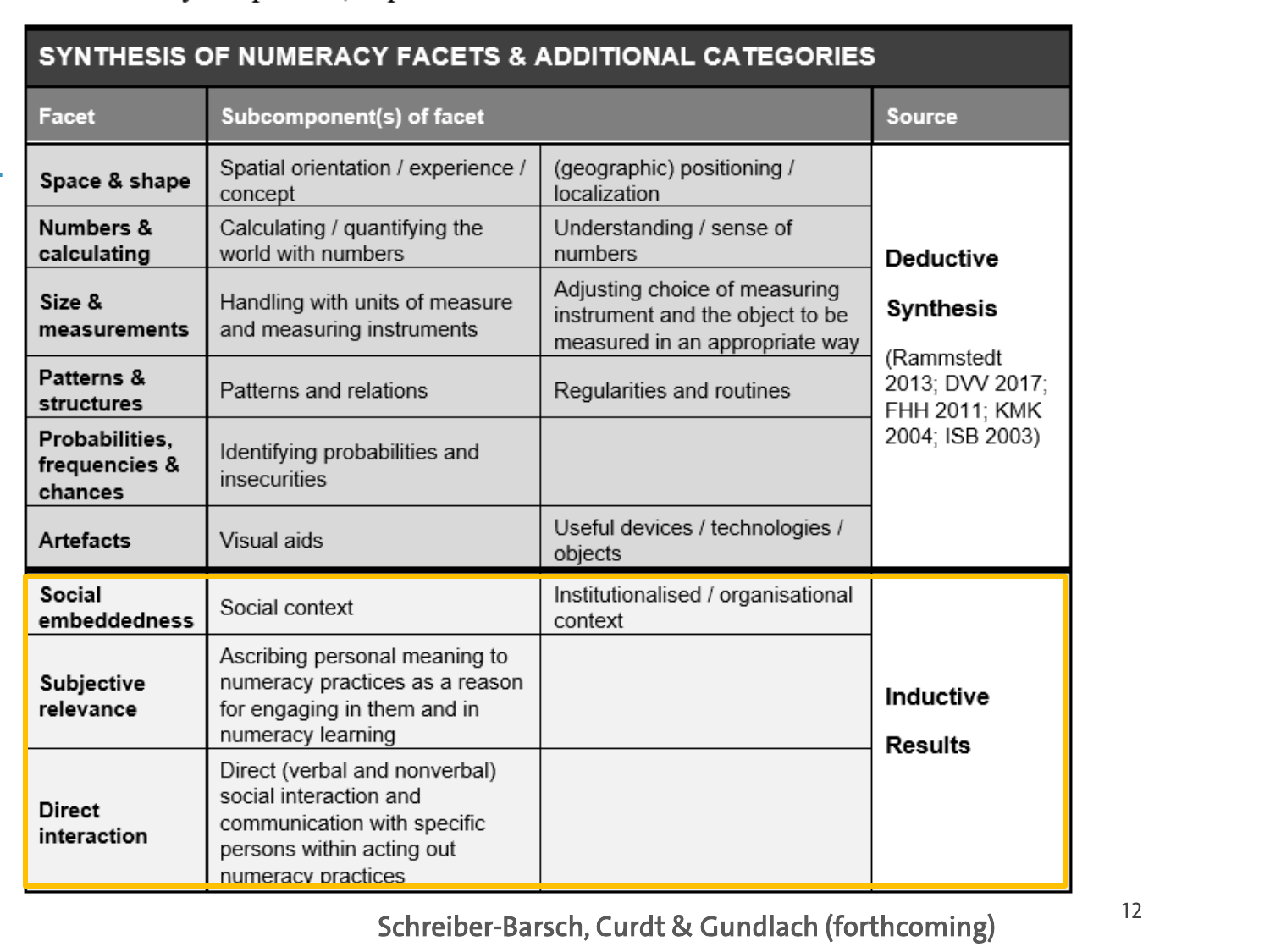| SYNTHESIS OF NUMERACY FACETS & ADDITIONAL CATEGORIES |                                                                                                                                           |                                                                                                                                                                                                                                                                        |                             |  |
|------------------------------------------------------|-------------------------------------------------------------------------------------------------------------------------------------------|------------------------------------------------------------------------------------------------------------------------------------------------------------------------------------------------------------------------------------------------------------------------|-----------------------------|--|
| Facet                                                | Subcomponent(s) of facet                                                                                                                  |                                                                                                                                                                                                                                                                        | <b>Source</b>               |  |
| Space & shape                                        | Spatial orientation / experience /<br>concept                                                                                             | (geographic) positioning /<br>localization                                                                                                                                                                                                                             |                             |  |
| Numbers &<br>calculating                             | Ca<br>wq                                                                                                                                  | In a vocational training lesson, the teacher refers to folding                                                                                                                                                                                                         | ve                          |  |
| Size &<br>measurements                               | Ha<br>an                                                                                                                                  | napkins as one of the recent tasks: 'Teacher (in a devaluing<br>tone): 'It was surprisingly difficult for all of them'.                                                                                                                                                |                             |  |
| Patterns &<br>structures                             | Pa                                                                                                                                        | The teacher stops, asks the researcher: 'Is folding napkins'<br>part of mathematics?'<br>The researcher confirms this, while the respondent adds: 'If<br>you need to fold at right angles to each other, you need to<br>know what this is' $(SH_7,$ para 9, no. 13-14) |                             |  |
| Probabilities,<br>frequencies &<br>chances           | Ide<br>ins                                                                                                                                |                                                                                                                                                                                                                                                                        |                             |  |
| <b>Artefacts</b>                                     | Visuar ar <del>us-</del>                                                                                                                  | objects                                                                                                                                                                                                                                                                |                             |  |
| Social<br>embeddedness                               | Social context                                                                                                                            | Institutionalised / organisational<br>context                                                                                                                                                                                                                          |                             |  |
| Subjective<br>relevance                              | Ascribing personal meaning to<br>numeracy practices as a reason<br>for engaging in them and in<br>numeracy learning                       |                                                                                                                                                                                                                                                                        | Inductive<br><b>Results</b> |  |
| <b>Direct</b><br>interaction                         | Direct (verbal and nonverbal)<br>social interaction and<br>communication with specific<br>persons within acting out<br>numeracy practices |                                                                                                                                                                                                                                                                        |                             |  |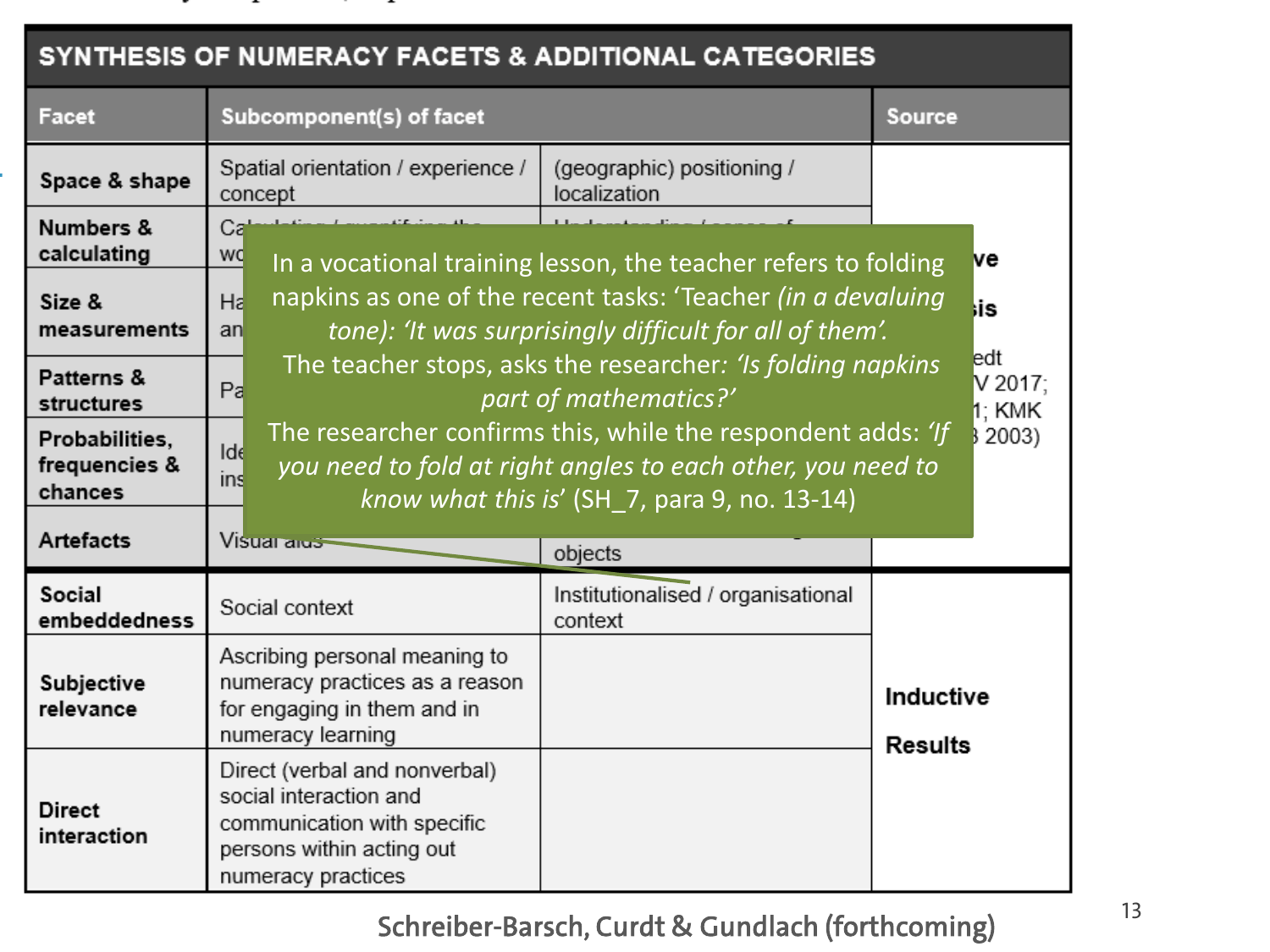| SYNTHESIS OF NUMERACY FACETS & ADDITIONAL CATEGORIES                                                                                                                                                                                                                                                                                                                                                                                                                                                                                                                                                                                                                                                                                                                                                                                                                            |                                                                                                                                           |                                            |                             |
|---------------------------------------------------------------------------------------------------------------------------------------------------------------------------------------------------------------------------------------------------------------------------------------------------------------------------------------------------------------------------------------------------------------------------------------------------------------------------------------------------------------------------------------------------------------------------------------------------------------------------------------------------------------------------------------------------------------------------------------------------------------------------------------------------------------------------------------------------------------------------------|-------------------------------------------------------------------------------------------------------------------------------------------|--------------------------------------------|-----------------------------|
| Facet                                                                                                                                                                                                                                                                                                                                                                                                                                                                                                                                                                                                                                                                                                                                                                                                                                                                           | Subcomponent(s) of facet                                                                                                                  |                                            | <b>Source</b>               |
| Space & shape                                                                                                                                                                                                                                                                                                                                                                                                                                                                                                                                                                                                                                                                                                                                                                                                                                                                   | Spatial orientation / experience /<br>concept                                                                                             | (geographic) positioning /<br>localization |                             |
| Number<br>calcula<br>I've got several several alarm clocks, I've got  After some time, one and the<br>same trick doesn't WORK anymore. For example, I never have the precise wake-<br>Size &<br>measur up time on my alarm clock. Sometimes I set the time half an hour EARLIER,<br>actually always, up to 40 or 50 minutes earlier than the correct time. So that I<br>Pattern<br>cannot REMEMBER. So that I  when I take a look at the clock, that I never<br>structu<br>EXACTLY know what is the correct time. So that I outsmart myself, that then<br>Probab<br>frequer<br>comes the impulse: so, now get up! () But it is not working all the time. () So<br>chance<br>that the signal comes: Oh, now it is time. () So, as I said, it is not working<br>forever, then I have to reset the time again. And that, I'll do randomly. [1 10 #46-<br>Artefac<br>54#1<br>Social |                                                                                                                                           |                                            |                             |
| embeddedness                                                                                                                                                                                                                                                                                                                                                                                                                                                                                                                                                                                                                                                                                                                                                                                                                                                                    | Ascribing personal meaning to                                                                                                             | context                                    |                             |
| Subjective<br>relevance                                                                                                                                                                                                                                                                                                                                                                                                                                                                                                                                                                                                                                                                                                                                                                                                                                                         | numeracy practices as a reason<br>for engaging in them and in<br>numeracy learning                                                        |                                            | Inductive<br><b>Results</b> |
| <b>Direct</b><br>interaction                                                                                                                                                                                                                                                                                                                                                                                                                                                                                                                                                                                                                                                                                                                                                                                                                                                    | Direct (verbal and nonverbal)<br>social interaction and<br>communication with specific<br>persons within acting out<br>numeracy practices |                                            |                             |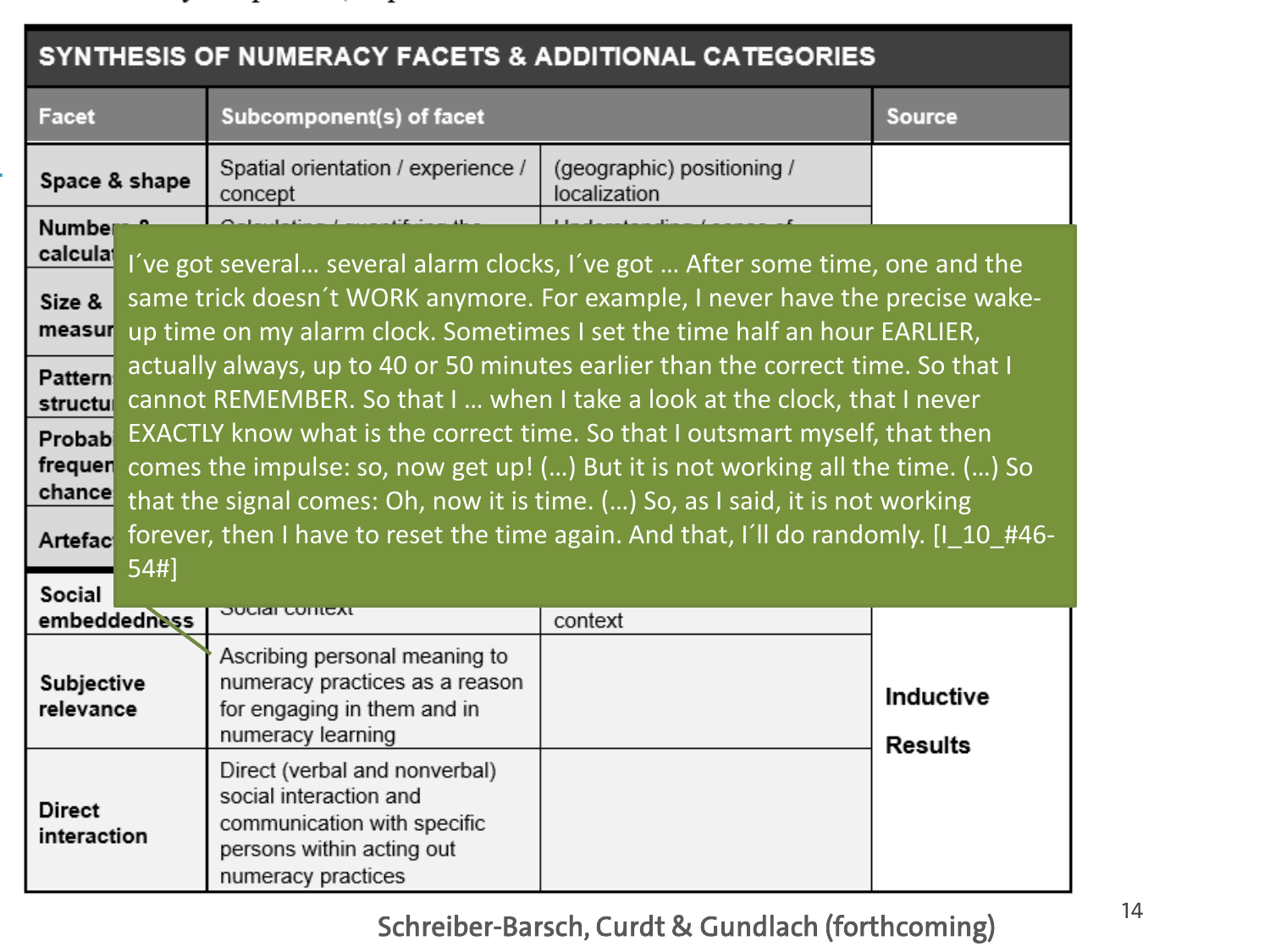



## **Conclusion**

German curriculum for adult basic education in mathematics (DVV 2017): biographies of failure (Meyerhöfer 2017, p. 5) for justifying adults' needs?

'crucial role that power plays in making sense of what is or can be learned numeracy-wise, by whom, and for what purposes' (Jackson 2018, p. 169)

Arguing for a resource-oriented perspective:

- Recognising adults with learning difficulties as 'knowing participants with a genuine sense of belonging in mathematics' (Tan et al. 2019, p. 10) uncovers the emancipatory potential of developing and engaging in numeracy practices.
- Expanding knowledge about mismatches between educators and learners views on the quality of numeracy-related abilities (portrayed by the napkin example) and on the evidence of developing niche proficiencies, mirrored in the alarm clock example.

 $\sim$  16 Putting up for debate whose mathematics and voices count and whose do not (Knijnik and Wanderer 2018).